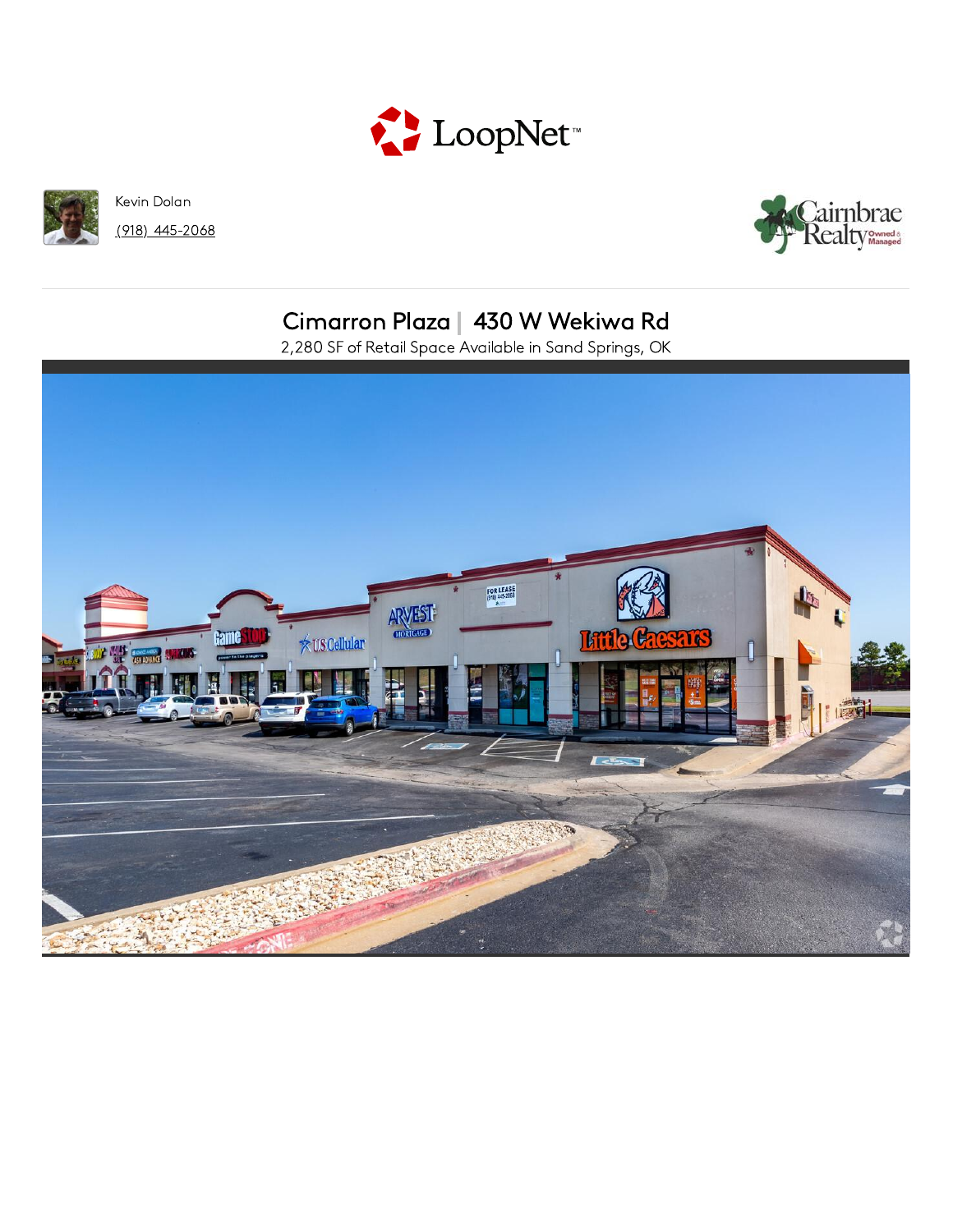#### SPACE AVAILABILITY (2)

| <b>SPACE</b>    | <b>SIZE</b> | <b>TERM</b> | <b>RATE</b>      | <b>TYPE</b>      |
|-----------------|-------------|-------------|------------------|------------------|
| 1st Fl, Ste A   | 1,080 SF    | 3-5 Yrs     | \$24.00/SF/YR    | Triple Net (NNN) |
| 1st FI, $Ste C$ | 1,200 SF    | 5 Yrs       | \$20.00 / SF/ YR | Triple Net (NNN) |

#### SELECT TENANTS AT CIMARRON PLAZA

- $\bullet$ Advance America
- Gamestop
- Little Caesars
- $\bullet$ Subway
- U.S. Cellular

#### PROPERTY FACTS FOR 430 W WEKIWA RD, SAND SPRINGS, OK 74063

| <b>Rental Rate</b> | \$20.00 - \$24.00 / SF/ YR | <b>Center Properties</b>   |                                         |
|--------------------|----------------------------|----------------------------|-----------------------------------------|
| <b>Center Type</b> | <b>Strip Center</b>        | Frontage                   | 283' on Us-412 Hwy<br>209' on Wekiwa Rd |
| Parking            | 62 Spaces                  | <b>Gross Leasable Area</b> | 10,980 SF                               |
| Zoning             | CG                         | <b>Total Land Area</b>     | 1.19 AC                                 |
| <b>Stores</b>      |                            | Year Built                 | 2004                                    |

#### **FEATURES AND AMENITIES**

• Freeway Visibility

• Pylon Sign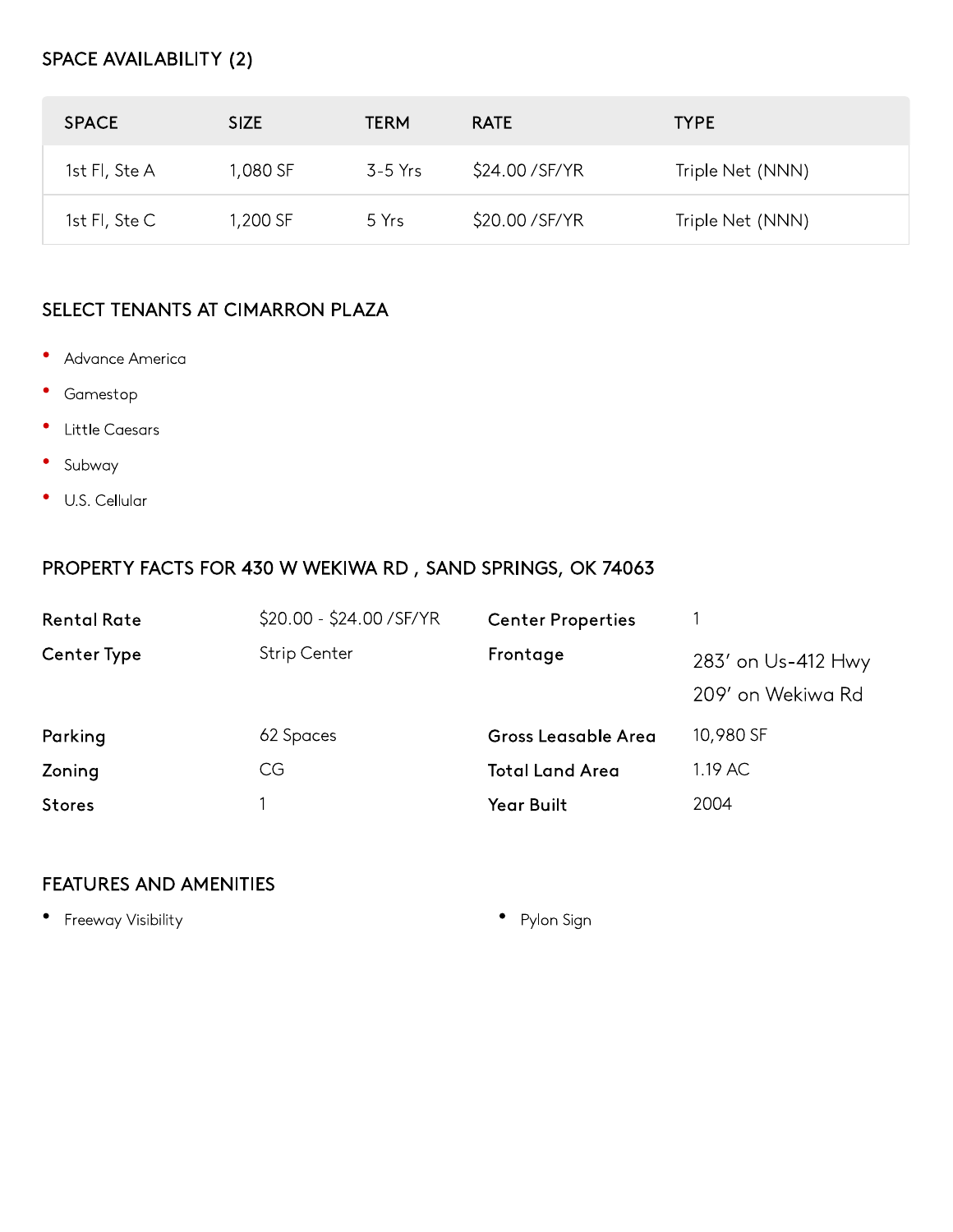

| <b>COLLECTION STREET</b> | <b>CROSS STREET</b> | <b>TRAFFIC VOLUME</b> | <b>YEAR</b> | <b>DISTANCE</b>   |
|--------------------------|---------------------|-----------------------|-------------|-------------------|
| Wekiwa Rd                | N Wilson Ave, E     | 3,250                 | 2018        | $0.04$ mi         |
| Keystone Expy            | N Wilson Ave, E     | 30,026                | 2018        | $0.10 \text{ mi}$ |
| Wekiwa Rd                | N Wilson Ave, E     | 9,035                 | 2018        | $0.10 \text{ mi}$ |
| Wilson Ave               | Oak St, N           | 13,558                | 2018        | $0.14$ mi         |
| Wilson Ave               | Oak St, N           | 12,380                | 2014        | $0.14$ mi         |
| W 21st St S              | Wilson Ave, E       | 5,844                 | 2018        | $0.15$ mi         |
| W 21st St S              | Wilson Ave, E       | 5,885                 | 2017        | $0.15$ mi         |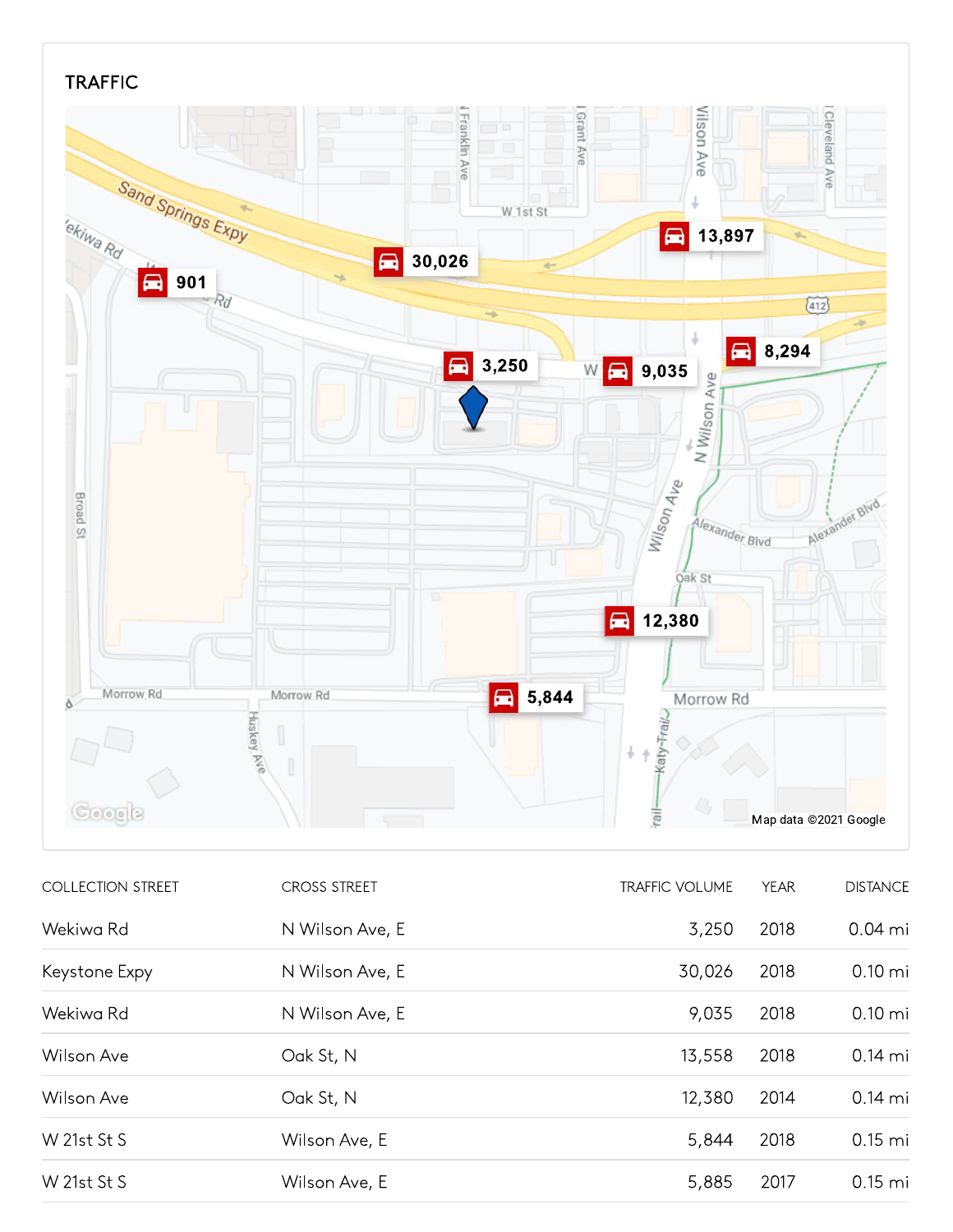| <b>COLLECTION STREET</b> | <b>CROSS STREET</b> | <b>TRAFFIC VOLUME</b> | YFAR | <b>DISTANCE</b>   |
|--------------------------|---------------------|-----------------------|------|-------------------|
| N Wilson Ave             | Keystone Expy, S    | 13,897                | 2018 | $0.17 \text{ mi}$ |
| Keystone Expy            | N Wilson Ave, NW    | 8,294                 | 2018 | $0.17 \text{ mi}$ |
| Wekiwa Rd                | E 15th St, NW       | 901                   | 2018 | $0.18$ mi         |

**BIKE SCORE ®** Bikeable (72)

### **NEARBY MAJOR RETAILERS**



## MAP OF 430 W WEKIWA RD SAND SPRINGS, OK 74063